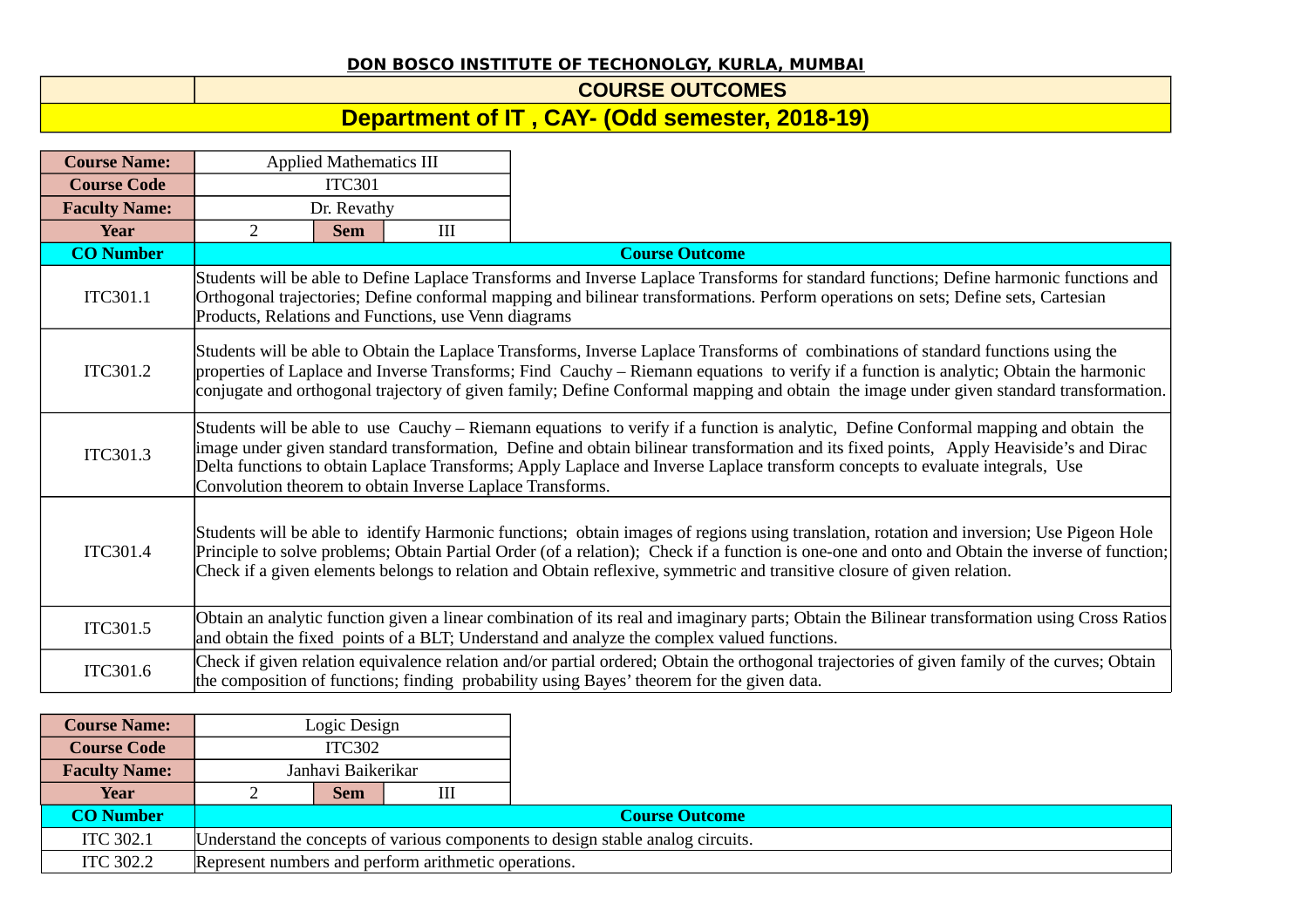| <b>ITC 302.3</b> | Minimize the Boolean expression using Boolean algebra and design it using logic gates |
|------------------|---------------------------------------------------------------------------------------|
| <b>ITC 302.4</b> | Analyze and design combinational circuit.                                             |
| ITC 302.5        | Design and develop sequential circuits                                                |
| <b>ITC 302.6</b> | Translate real world problems into digital logic formulations using VHDL.             |

| <b>Course Name:</b>  |               | Data Structures & Analysis                                                                                                                  |   |                                                                                        |  |  |  |
|----------------------|---------------|---------------------------------------------------------------------------------------------------------------------------------------------|---|----------------------------------------------------------------------------------------|--|--|--|
| <b>Course Code</b>   | <b>ITC303</b> |                                                                                                                                             |   |                                                                                        |  |  |  |
| <b>Faculty Name:</b> |               | <b>Sushree Satapathy</b>                                                                                                                    |   |                                                                                        |  |  |  |
| Year                 |               | <b>Sem</b>                                                                                                                                  | Ш |                                                                                        |  |  |  |
| <b>CO Number</b>     |               |                                                                                                                                             |   | <b>Course Outcome</b>                                                                  |  |  |  |
| ITC303.1             |               | Studnet will be able to Select appropriate data structures as applied to specified problem definition.                                      |   |                                                                                        |  |  |  |
| ITC303.2             |               | Studnet will be able to implement operations like searching, insertion, and deletion, traversing mechanism etc. on various data structures. |   |                                                                                        |  |  |  |
| ITC303.3             |               | Studnet will be able to implement Linear and Non-Linear data structures.                                                                    |   |                                                                                        |  |  |  |
| ITC303.4             |               | Studnet will be able to Implement appropriate sorting/searching technique for given problem.                                                |   |                                                                                        |  |  |  |
| ITC303.5             |               |                                                                                                                                             |   | Studnet will be able to Design advance data structure using Non-Linear data structure. |  |  |  |
| <b>ITC303.6</b>      |               |                                                                                                                                             |   | Studnet will be able to Determine and analyze the complexity of given Algorithms.      |  |  |  |

| <b>Course Name:</b>  |                |                                                                                                                                         | Database Managment System |                                                                                                                                 |  |  |  |  |
|----------------------|----------------|-----------------------------------------------------------------------------------------------------------------------------------------|---------------------------|---------------------------------------------------------------------------------------------------------------------------------|--|--|--|--|
| <b>Course Code</b>   |                | <b>ITC304</b>                                                                                                                           |                           |                                                                                                                                 |  |  |  |  |
| <b>Faculty Name:</b> |                | Shivsevak Negi                                                                                                                          |                           |                                                                                                                                 |  |  |  |  |
| Year                 | $\overline{2}$ | <b>Sem</b>                                                                                                                              | III                       |                                                                                                                                 |  |  |  |  |
| <b>CO Number</b>     |                |                                                                                                                                         |                           | <b>Course Outcome</b>                                                                                                           |  |  |  |  |
| ITC304.1             |                |                                                                                                                                         |                           | Understand the features of database management systems and Relational database – Understand                                     |  |  |  |  |
| ITC304.2             | $C$ reating    | Design conceptual models of a database using ER modeling for real life applications and also construct queries in Relational Algebra. - |                           |                                                                                                                                 |  |  |  |  |
| ITC304.3             |                | Create and populate a RDBMS for a real life application, with constraints and keys, using SQL. - Applying                               |                           |                                                                                                                                 |  |  |  |  |
| <b>ITC304.4</b>      |                |                                                                                                                                         |                           | Retrieve any type of information from a data base by deciding and formulating complex queries in SQL. - Evaluating and Creating |  |  |  |  |
| ITC304.5             |                | Analyze the existing design of a database schema and apply concepts of normalization to design an optimal database. - Analyzing         |                           |                                                                                                                                 |  |  |  |  |
| <b>ITC304.6</b>      |                | Build indexing mechanisms for efficient retrieval of information from a database. - Applying                                            |                           |                                                                                                                                 |  |  |  |  |
|                      |                |                                                                                                                                         |                           |                                                                                                                                 |  |  |  |  |
| <b>Course Name:</b>  |                | Principle of Communications                                                                                                             |                           |                                                                                                                                 |  |  |  |  |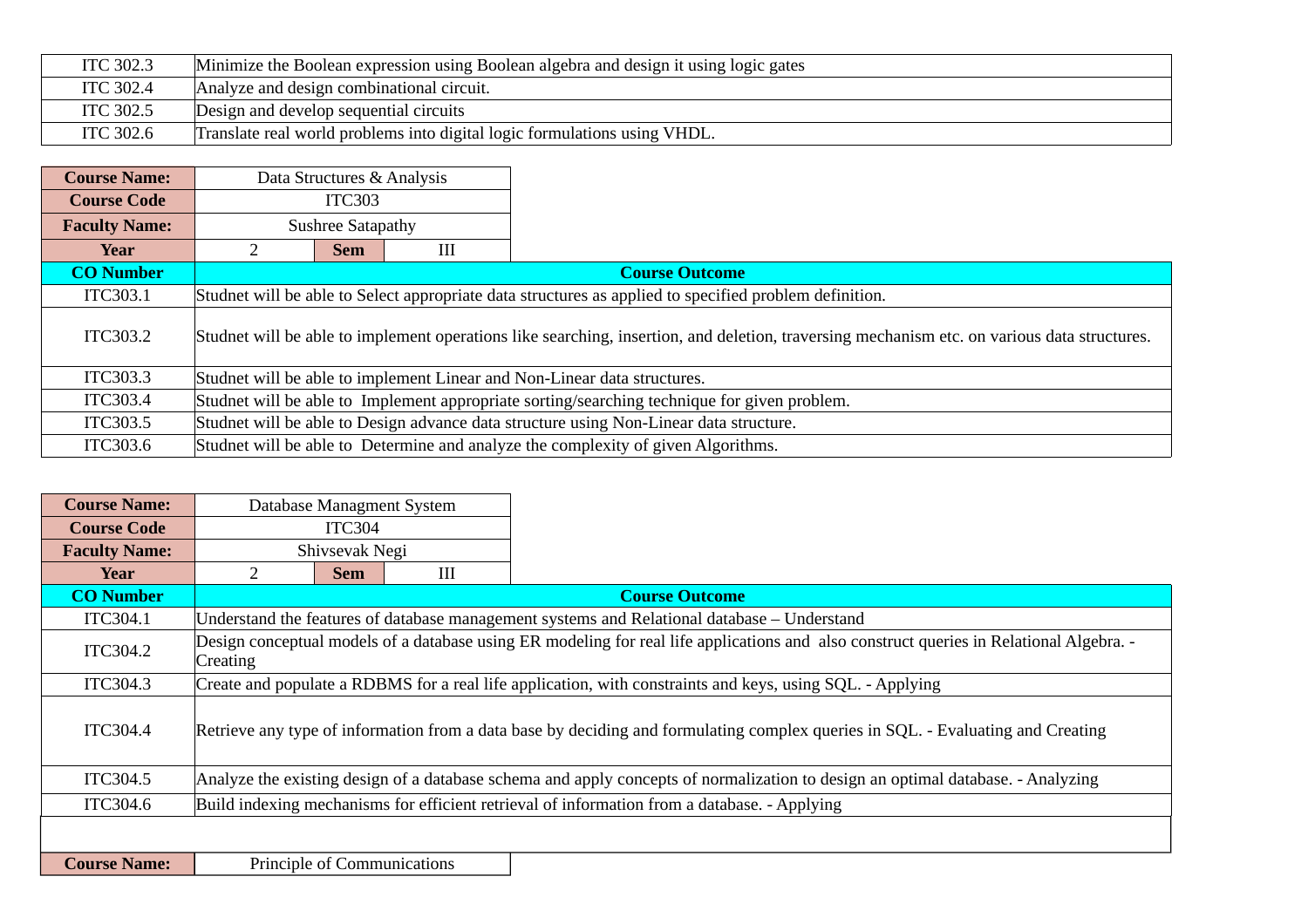| <b>Course Code</b>   |                                                                                                                                                                               | <b>ITC305</b>                                                                   |   |                                                                                                                                        |  |  |  |
|----------------------|-------------------------------------------------------------------------------------------------------------------------------------------------------------------------------|---------------------------------------------------------------------------------|---|----------------------------------------------------------------------------------------------------------------------------------------|--|--|--|
| <b>Faculty Name:</b> |                                                                                                                                                                               | Prasad Padalkar                                                                 |   |                                                                                                                                        |  |  |  |
| Year                 |                                                                                                                                                                               | Sem                                                                             | Ш |                                                                                                                                        |  |  |  |
| <b>CO Number</b>     |                                                                                                                                                                               |                                                                                 |   | <b>Course Outcome</b>                                                                                                                  |  |  |  |
| ITC305.1             | demodulation techniques.                                                                                                                                                      |                                                                                 |   | The students will be able to defne & describe the information regarding the diferent types of analog, pulse & digital modulation –     |  |  |  |
| ITC305.2             |                                                                                                                                                                               | The students will be able to discuss diferent types of noise, its minimization. |   |                                                                                                                                        |  |  |  |
| ITC305.3             | The students will be able to apply Fourier analysis in frequency & time domain to quantify bandwidth requirement of variety of analog and<br>digital communication systems.   |                                                                                 |   |                                                                                                                                        |  |  |  |
| ITC305.4             | The students will be able to explain diferent types of line coding techniques for generation and detection of signals, Electromagnetic<br>Radiation and propagation of waves. |                                                                                 |   |                                                                                                                                        |  |  |  |
| ITC305.5             | rate and bit rate.                                                                                                                                                            |                                                                                 |   | The students will be able to apply sampling theorem to quantify the fundamental relationship between channel bandwidth, digital symbol |  |  |  |
| <b>ITC305.6</b>      |                                                                                                                                                                               |                                                                                 |   | The students will be able to explain the generation & detection AM, DSB, SSB, FM transmitter and Receiver                              |  |  |  |

| <b>Course Name:</b>  | Digital Design Lab                                           |   |                                                                          |  |  |  |  |
|----------------------|--------------------------------------------------------------|---|--------------------------------------------------------------------------|--|--|--|--|
| <b>Course Code</b>   | <b>ITL301</b>                                                |   |                                                                          |  |  |  |  |
| <b>Faculty Name:</b> | Janhavi Baikerikar                                           |   |                                                                          |  |  |  |  |
| Year                 | <b>Sem</b>                                                   | Ш |                                                                          |  |  |  |  |
| <b>CO</b> Number     |                                                              |   | <b>Course Outcome</b>                                                    |  |  |  |  |
| <b>ITL301.1</b>      | Minimize the Boolean algebra and design it using logic gates |   |                                                                          |  |  |  |  |
| ITL301.2             | Analyse and design combinational circuit                     |   |                                                                          |  |  |  |  |
| <b>ITL301.3</b>      | Realise given function using combinational circuit.          |   |                                                                          |  |  |  |  |
| ITL301.4             | Design and develop sequential circuits                       |   |                                                                          |  |  |  |  |
| <b>ITL301.5</b>      | Implement digital systems using programmable logic devices   |   |                                                                          |  |  |  |  |
| <b>ITL301.6</b>      |                                                              |   | Translate real world problems into digital logic formulations using VHDL |  |  |  |  |
|                      |                                                              |   |                                                                          |  |  |  |  |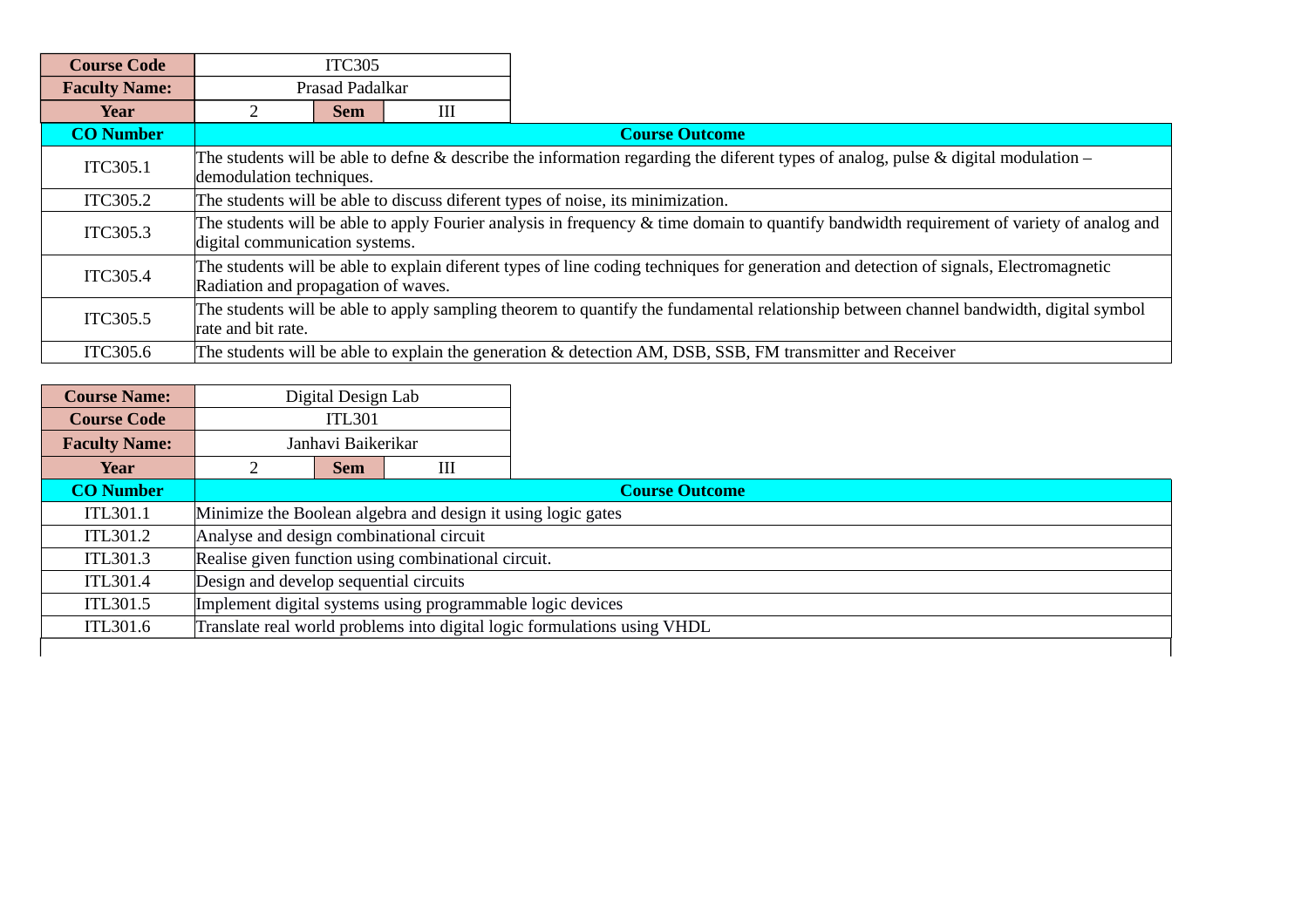| <b>Course Name:</b>  |                                                                                                                                       | Data Structure Lab       |                                                           |                                                                                                            |  |  |
|----------------------|---------------------------------------------------------------------------------------------------------------------------------------|--------------------------|-----------------------------------------------------------|------------------------------------------------------------------------------------------------------------|--|--|
| <b>Course Code</b>   |                                                                                                                                       | <b>ITL302</b>            |                                                           |                                                                                                            |  |  |
| <b>Faculty Name:</b> |                                                                                                                                       | <b>Sushree Satapathy</b> |                                                           |                                                                                                            |  |  |
| <b>Year</b>          | $\overline{2}$                                                                                                                        | <b>Sem</b>               | III                                                       |                                                                                                            |  |  |
| <b>CO Number</b>     |                                                                                                                                       |                          |                                                           | <b>Course Outcome</b>                                                                                      |  |  |
| ITL302.1             |                                                                                                                                       |                          |                                                           | Select appropriate data structures as applied to specified problem definition.                             |  |  |
| ITL302.2             | various data structures.                                                                                                              |                          |                                                           | Implement operations like searching, insertion, and deletion, traversing mechanism etc. on                 |  |  |
| ITL302.3             |                                                                                                                                       |                          |                                                           | Students will be able to implement Linear and Non-Linear data structures.                                  |  |  |
| ITL302.4             |                                                                                                                                       |                          |                                                           | Implement appropriate sorting/searching technique for given problem.                                       |  |  |
| <b>ITL302.5</b>      |                                                                                                                                       |                          |                                                           | Design advance data structure using Non-Linear data structure.                                             |  |  |
| ITL302.6             |                                                                                                                                       |                          | Determine and analyze the complexity of given Algorithms. |                                                                                                            |  |  |
|                      |                                                                                                                                       |                          |                                                           |                                                                                                            |  |  |
| <b>Course Name:</b>  |                                                                                                                                       | <b>SQL Lab</b>           |                                                           |                                                                                                            |  |  |
| <b>Course Code</b>   |                                                                                                                                       | <b>ITL303</b>            |                                                           |                                                                                                            |  |  |
| <b>Faculty Name:</b> | Shivsevak Negi                                                                                                                        |                          |                                                           |                                                                                                            |  |  |
| <b>Year</b>          | $\overline{2}$                                                                                                                        | <b>Sem</b>               | $\rm III$                                                 |                                                                                                            |  |  |
| <b>CO Number</b>     |                                                                                                                                       |                          |                                                           | <b>Course Outcome</b>                                                                                      |  |  |
| <b>ITL303.1</b>      |                                                                                                                                       |                          |                                                           | Construct problem definition statements for real life applications and implement a database for the same.  |  |  |
| ITL303.2             | Design conceptual models of a database using ER modeling for real life applications and also construct queries in Relational Algebra. |                          |                                                           |                                                                                                            |  |  |
| <b>ITL303.3</b>      | Create and populate a RDBMS, using SQL.                                                                                               |                          |                                                           |                                                                                                            |  |  |
| <b>ITL303.4</b>      |                                                                                                                                       |                          |                                                           | Write complex queries in SQL to retrieve any type of information from a data base.                         |  |  |
| <b>ITL303.5</b>      |                                                                                                                                       |                          |                                                           | Analyze and apply concepts of normalization to design an optimal database. Refential integrity, redundency |  |  |
| <b>ITL303.6</b>      |                                                                                                                                       |                          |                                                           | Implement indexes for a database using techniques like $B$ or $B$ + trees.                                 |  |  |
|                      |                                                                                                                                       |                          |                                                           |                                                                                                            |  |  |
| <b>Course Name:</b>  |                                                                                                                                       | Java programming Lab     |                                                           |                                                                                                            |  |  |
| <b>Course Code</b>   |                                                                                                                                       | <b>ITL304</b>            |                                                           |                                                                                                            |  |  |
| <b>Faculty Name:</b> |                                                                                                                                       | Nilesh                   |                                                           |                                                                                                            |  |  |
| <b>Year</b>          | $\overline{2}$                                                                                                                        | <b>Sem</b>               | III                                                       |                                                                                                            |  |  |
| <b>CO Number</b>     |                                                                                                                                       |                          |                                                           | <b>Course Outcome</b>                                                                                      |  |  |

 $\overline{1}$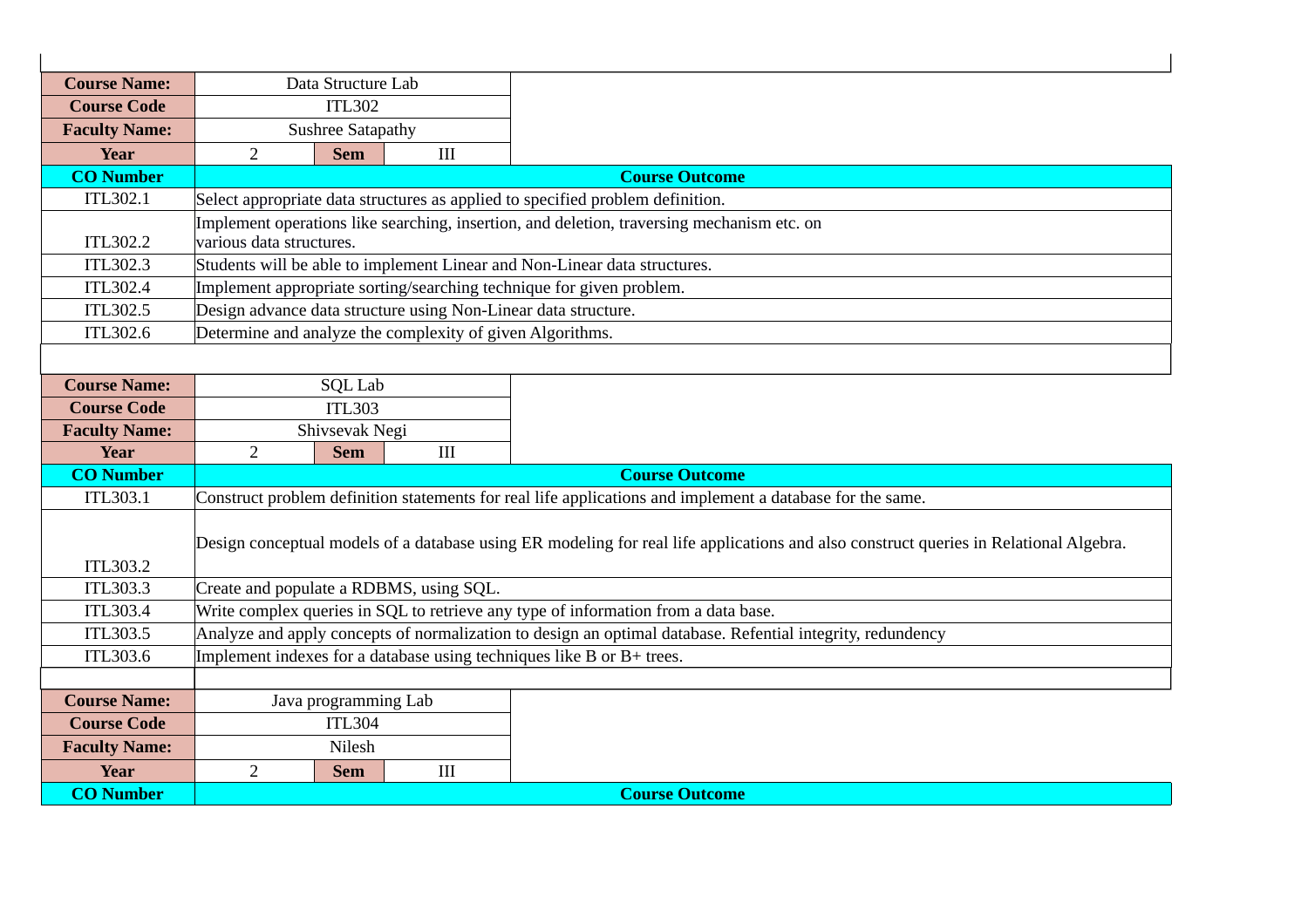| ITL304.1 | Implements object oriented programming concepts using basics syntaxes of control \structures, string and functions for developing skills of<br>logics building activity. |
|----------|--------------------------------------------------------------------------------------------------------------------------------------------------------------------------|
| ITL304.2 | Identify classes, objects members of a class and the relationship among them needed for finding the solution to specific problem.                                        |
| ITL304.3 | Demonstrate how to achieve re-usability using inheritance interface and packages and describe faster applications development can be<br>achieved.                        |
| ITL304.4 | Demonstrate understanding & use of different exception handling mechanism and concepts of multi-threading for robust faster & efficient<br>applications development.     |
| ITL304.5 | Identify and describe common abstract user interface components to design GUI in Java using Applet & AWT along with response to<br>levents.                              |
| ITL304.6 | Identify design & developed complex graphics user interface using principal java swing classes based on MVC architecture.                                                |

| <b>Course Name:</b>  | Microcontroller & Embedded Programming |                                                  |                                                  |                                                                                                        |  |  |
|----------------------|----------------------------------------|--------------------------------------------------|--------------------------------------------------|--------------------------------------------------------------------------------------------------------|--|--|
| <b>Course Code</b>   |                                        | <b>ITC501</b>                                    |                                                  |                                                                                                        |  |  |
| <b>Faculty Name:</b> |                                        | Janhavi Baikerikar                               |                                                  |                                                                                                        |  |  |
| Year                 | 3                                      | <b>Sem</b>                                       | V                                                |                                                                                                        |  |  |
| <b>CO Number</b>     |                                        |                                                  |                                                  | <b>Course Outcome</b>                                                                                  |  |  |
| ITC501.1             |                                        |                                                  |                                                  | Explain the embedded system concepts and architecture of embedded systems                              |  |  |
| ITC501.2             |                                        |                                                  |                                                  | Describe the architecture of 8051 microcontroller and write embedded program for 8051 Microcontroller. |  |  |
| <b>ITC501.3</b>      |                                        |                                                  | Design the interfacing for 8051 microcontroller. |                                                                                                        |  |  |
| <b>ITC501.4</b>      |                                        |                                                  | Understand the concepts of ARM architecture.     |                                                                                                        |  |  |
| ITC501.5             |                                        |                                                  |                                                  | Demonstrate the open source RTOS and solve the design issues for the same.                             |  |  |
| ITC501.6             |                                        |                                                  | Select elements for an embedded systems tool.    |                                                                                                        |  |  |
|                      |                                        |                                                  |                                                  |                                                                                                        |  |  |
| <b>Course Name:</b>  |                                        | <b>Internet Programming</b>                      |                                                  |                                                                                                        |  |  |
| <b>Course Code</b>   |                                        | <b>ITC502</b>                                    |                                                  |                                                                                                        |  |  |
| <b>Faculty Name:</b> |                                        | Vaishali K                                       |                                                  |                                                                                                        |  |  |
| <b>Year</b>          | 3                                      | <b>Sem</b>                                       | VI                                               |                                                                                                        |  |  |
| <b>CO Number</b>     |                                        |                                                  |                                                  | <b>Course Outcome</b>                                                                                  |  |  |
| ITC502.1             |                                        |                                                  |                                                  | Implement interactive web pages using HTML, CSS and Javascript                                         |  |  |
| ITC502.2             |                                        | Design a responsive website using HTML5 and CSS3 |                                                  |                                                                                                        |  |  |
| ITC502.3             | Demonstrate Rich Internet Application  |                                                  |                                                  |                                                                                                        |  |  |
| ITC502.4             |                                        |                                                  |                                                  | Build dynamic website using server side PHP programming and database connectivity                      |  |  |
| ITC502.5             |                                        |                                                  |                                                  | Describe and differntiate different web extensions and web services                                    |  |  |
| ITC502.6             |                                        |                                                  |                                                  | Demonstrate web application using Python web framework Django                                          |  |  |
|                      |                                        |                                                  |                                                  |                                                                                                        |  |  |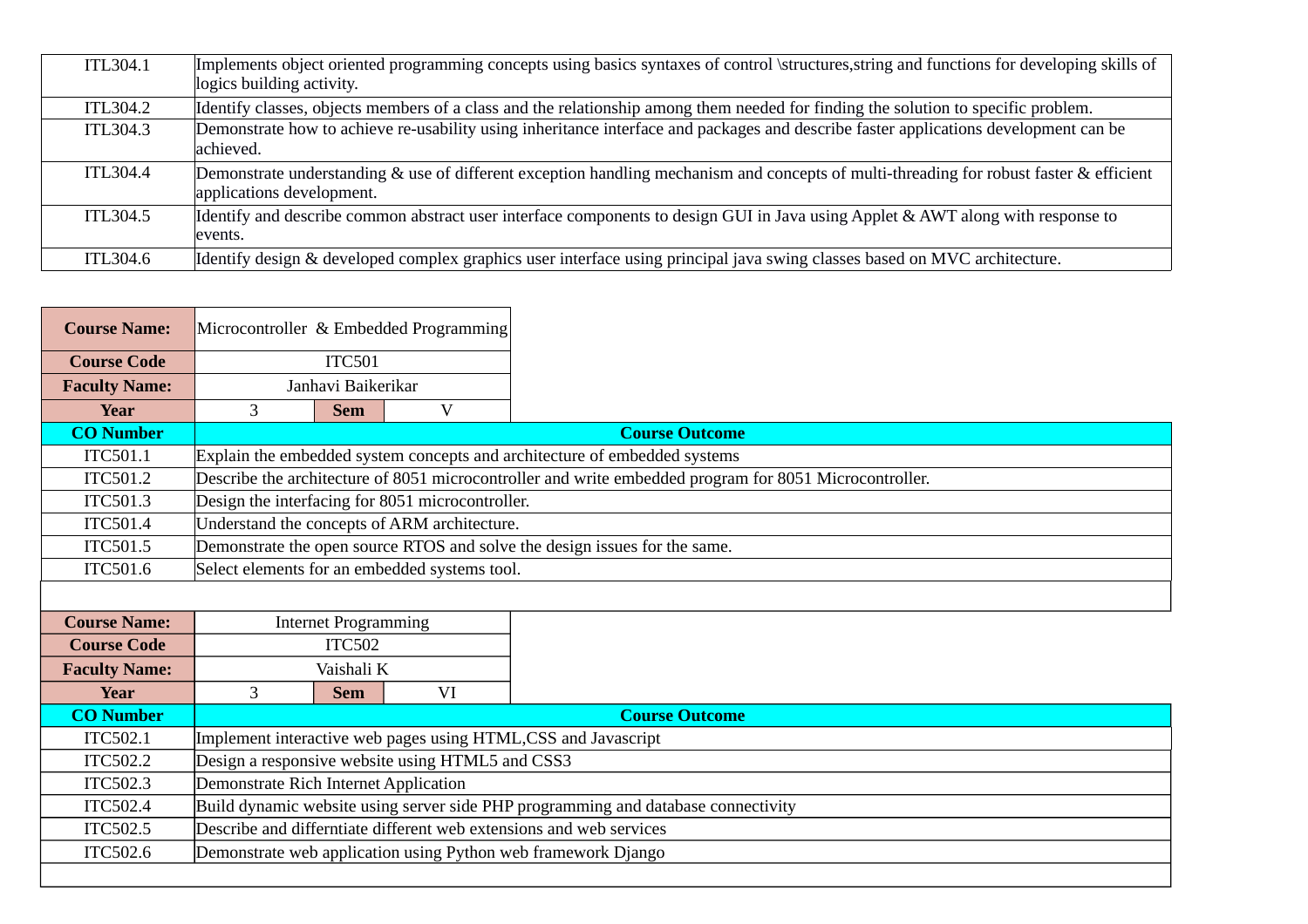| <b>Course Name:</b>  |                                    | <b>Advanced Data Management</b><br>Technology |                                            |                                                                                                                                             |
|----------------------|------------------------------------|-----------------------------------------------|--------------------------------------------|---------------------------------------------------------------------------------------------------------------------------------------------|
| <b>Course Code</b>   | <b>ITC503</b>                      |                                               |                                            |                                                                                                                                             |
| <b>Faculty Name:</b> | Aruna Khubalkar                    |                                               |                                            |                                                                                                                                             |
| Year                 | 3                                  | <b>Sem</b>                                    | VI                                         |                                                                                                                                             |
| <b>CO Number</b>     |                                    |                                               |                                            | <b>Course Outcome</b>                                                                                                                       |
| ITC503.1             | database.                          |                                               |                                            | Explain and understand the concept of a transaction and how ACID properties are maintained when concurrent transaction occur in a           |
| <b>ITC503.2</b>      |                                    |                                               |                                            | Measure query costs and design alternate efficient paths for query execution.                                                               |
| <b>ITC503.3</b>      |                                    |                                               |                                            | Apply sophisticated access protocols to control access to the database.                                                                     |
| <b>ITC503.4</b>      |                                    |                                               |                                            | Understand alternate DB models like Distributed databases and advanced models like mobile, and spatial databases.                           |
| <b>ITC503.5</b>      |                                    |                                               |                                            | Develop dimensional models for constructing DW and perform OLAP operations.                                                                 |
| <b>ITC503.6</b>      |                                    |                                               | Understand ETL process of Datawarehousing. |                                                                                                                                             |
| <b>Course Name:</b>  |                                    | Cryptography & Network<br>Security            |                                            |                                                                                                                                             |
| <b>Course Code</b>   |                                    | <b>ITC504</b>                                 |                                            |                                                                                                                                             |
| <b>Faculty Name:</b> | Nilesh                             |                                               |                                            |                                                                                                                                             |
| Year                 | 3                                  | <b>Sem</b>                                    | VI                                         |                                                                                                                                             |
|                      |                                    |                                               |                                            |                                                                                                                                             |
| <b>CO Number</b>     |                                    |                                               |                                            | <b>Course Outcome</b>                                                                                                                       |
| ITC504.1             | number theory.                     |                                               |                                            | Identify information security goals, classical encryption techniques and acquire fundamental knowledge on the concepts of finite fields and |
| <b>ITC504.2</b>      | authentication                     |                                               |                                            | Understand, compare and apply different encryption and decryption techniques to solve problems related to confidentiality and               |
| <b>ITC504.3</b>      | integrity of varying message sizes |                                               |                                            | Apply the knowledge of cryptographic checksums and evaluate the performance of different message digest algorithms for verifying the        |
| <b>ITC504.4</b>      |                                    |                                               |                                            | Apply different digital signature algorithms to achieve authentication and create secure Applications                                       |
| <b>ITC504.5</b>      | SSL, IPSec, and PGP.               |                                               |                                            | Apply network security basics, analyze different attacks on networks and evaluate the performance of firewalls and security protocols like  |
| ITC504.6             |                                    |                                               |                                            | Apply the knowledge of cryptographic utilities and authentication mechanisms to design secure applications                                  |
|                      |                                    |                                               |                                            |                                                                                                                                             |
| <b>Course Name:</b>  |                                    | Algorithms                                    | Advanced Data Structures & Analysis of     |                                                                                                                                             |
| <b>Course Code</b>   |                                    | Optional Course-I)                            | ITDLO-1-5011 (Department Level             |                                                                                                                                             |
| <b>Faculty Name:</b> |                                    | <b>Sushree Satapathy</b>                      |                                            |                                                                                                                                             |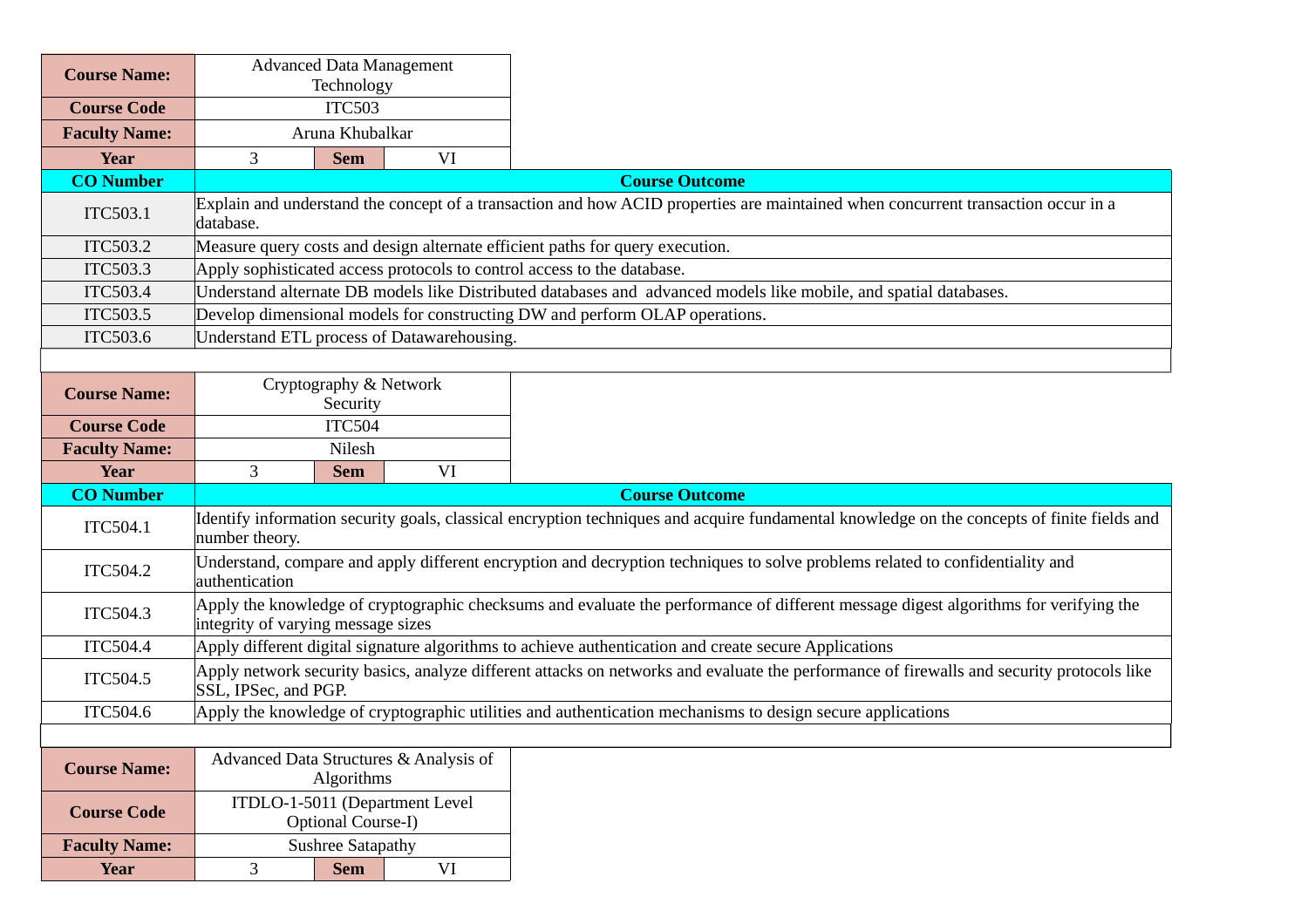| <b>CO Number</b> | <b>Course Outcome</b>                                                                       |
|------------------|---------------------------------------------------------------------------------------------|
| ITLO-1-5011.1    | Students will be able to choose appropriate advanced data structure for given problem.      |
| ITLO-1-5011.2    | Students will be able to calculate complexity.                                              |
| ITLO-1-5011.3    | Students will be able to select appropriate design techniques to solve real world problems. |
| ITLO-1-5011.4    | Students will able to apply the dynamic programming technique to solve the problems.        |
| ITLO-1-5011.5    | Students will be able to apply the greedy programming technique to solve the problems.      |
| ITLO-1-5011.6    | Students will be able to select a proper pattern matching algorithm for given problem.      |

| <b>Course Name:</b>  |                                                                | E-Commerce & E-Business         |                                                      |                                                                                     |  |  |  |
|----------------------|----------------------------------------------------------------|---------------------------------|------------------------------------------------------|-------------------------------------------------------------------------------------|--|--|--|
| <b>Course Code</b>   |                                                                | Optional Course-I)              | ITDLO-1-5013 (Department Level                       |                                                                                     |  |  |  |
| <b>Faculty Name:</b> |                                                                | Tayyabali                       |                                                      |                                                                                     |  |  |  |
| <b>Year</b>          | 3                                                              | <b>Sem</b>                      | VI                                                   |                                                                                     |  |  |  |
| <b>CO Number</b>     |                                                                |                                 |                                                      | <b>Course Outcome</b>                                                               |  |  |  |
| ITDL0-1-5013.1       | Define and differentiate various types of E-commerce.          |                                 |                                                      |                                                                                     |  |  |  |
| ITDL0-1-5013.2       |                                                                |                                 |                                                      | Describe Hardware and Software Technologies for E-commerce.                         |  |  |  |
| ITDL0-1-5013.3       | Explain payment systems for E-commerce.                        |                                 |                                                      |                                                                                     |  |  |  |
| ITDL0-1-5013.4       |                                                                |                                 | Describe the process of Selling and Marketing on web |                                                                                     |  |  |  |
| ITDL0-1-5013.5       | Define and Describe E-business and its Models.                 |                                 |                                                      |                                                                                     |  |  |  |
| ITDL0-1-5013.6       | Discuss various E-business Strategies.                         |                                 |                                                      |                                                                                     |  |  |  |
|                      |                                                                |                                 |                                                      |                                                                                     |  |  |  |
| <b>Course Name:</b>  |                                                                | <b>Internet Programming Lab</b> |                                                      |                                                                                     |  |  |  |
| <b>Course Code</b>   |                                                                | <b>ITL501</b>                   |                                                      |                                                                                     |  |  |  |
| <b>Faculty Name:</b> | Vaishali K                                                     |                                 |                                                      |                                                                                     |  |  |  |
| Year                 | 3                                                              | <b>Sem</b>                      | VI                                                   |                                                                                     |  |  |  |
| <b>CO Number</b>     |                                                                |                                 |                                                      | <b>Course Outcome</b>                                                               |  |  |  |
| ITL501.1             | Design an interactive web pages using HTML, CSS and Javascript |                                 |                                                      |                                                                                     |  |  |  |
| ITL501.2             |                                                                |                                 | Design a responsive website using HTML5 and CSS3     |                                                                                     |  |  |  |
| ITL501.3             |                                                                |                                 | Develop Rich Internet Application using AJAX         |                                                                                     |  |  |  |
| ITL501.4             |                                                                |                                 |                                                      | Develop dynamic website using server side PHP programming and database connectivity |  |  |  |
| ITL501.5             |                                                                |                                 | Build XML document and implement web service         |                                                                                     |  |  |  |
| ITL501.6             |                                                                |                                 |                                                      | Demonstrate web application using Python web framework Django                       |  |  |  |
|                      |                                                                |                                 |                                                      |                                                                                     |  |  |  |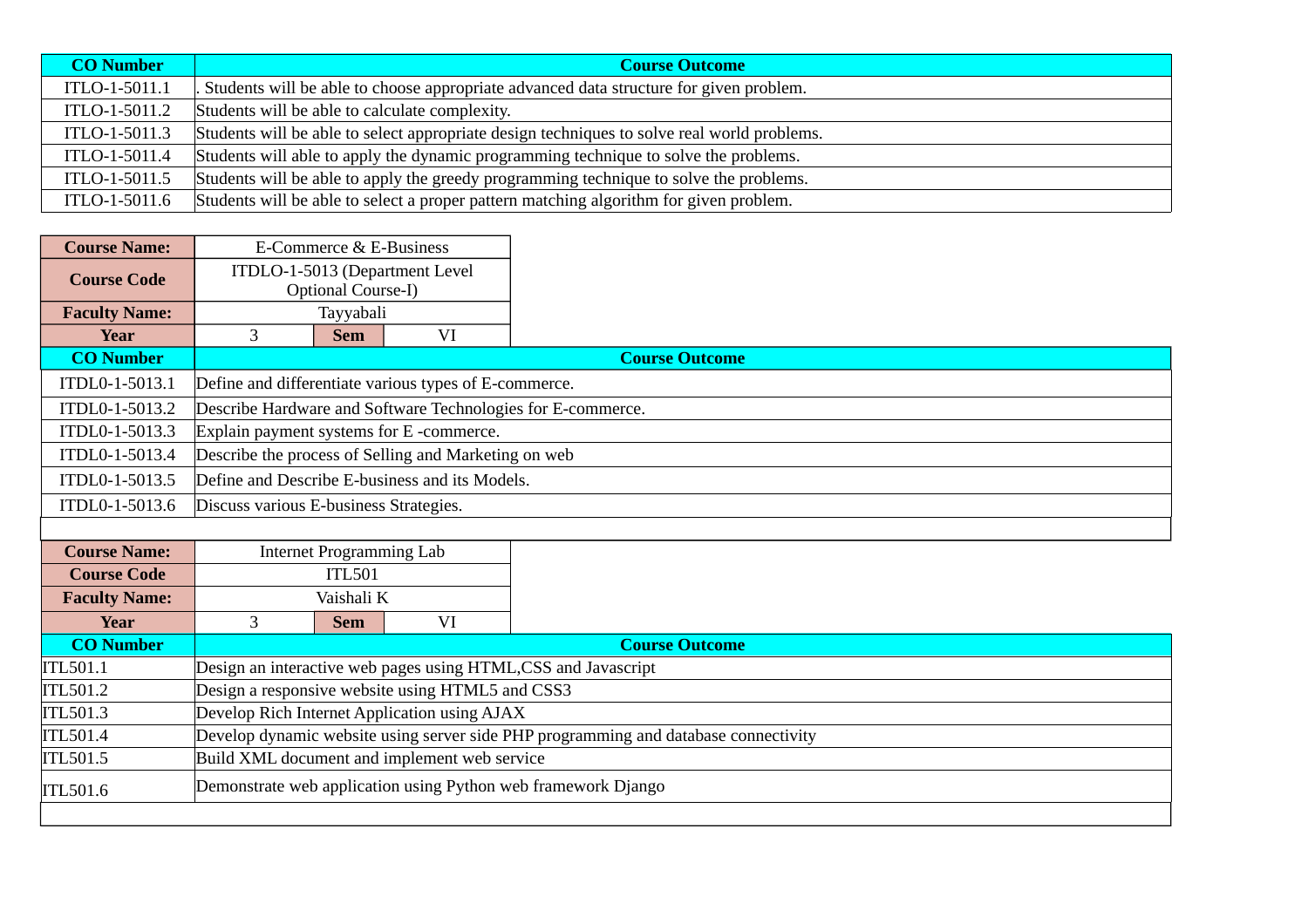| <b>Course Name:</b>  |                                                                   | Security Lab                                                                             |  |                                                                                                                          |  |  |  |
|----------------------|-------------------------------------------------------------------|------------------------------------------------------------------------------------------|--|--------------------------------------------------------------------------------------------------------------------------|--|--|--|
| <b>Course Code</b>   |                                                                   | ITL502                                                                                   |  |                                                                                                                          |  |  |  |
| <b>Faculty Name:</b> | Nilesh                                                            |                                                                                          |  |                                                                                                                          |  |  |  |
| Year                 | VI<br><b>Sem</b>                                                  |                                                                                          |  |                                                                                                                          |  |  |  |
| <b>CO Number</b>     |                                                                   | <b>Course Outcome</b>                                                                    |  |                                                                                                                          |  |  |  |
| <b>ITL502.1</b>      |                                                                   | Apply the knowledge of symmetric cryptography to implement simple ciphers                |  |                                                                                                                          |  |  |  |
| <b>ITL502.2</b>      | Analyze and implement public key algorithms like RSA and El Gamal |                                                                                          |  |                                                                                                                          |  |  |  |
| <b>ITL502.3</b>      |                                                                   | Analyze and evaluate performance of hashing algorithms                                   |  |                                                                                                                          |  |  |  |
| ITL502.4             |                                                                   | Explore the different network reconnaissance tools to gather information about networks. |  |                                                                                                                          |  |  |  |
| <b>ITL502.5</b>      |                                                                   |                                                                                          |  | Use tools like sniffers, port scanners and other related tools for analyzing packets in a network.                       |  |  |  |
| ITL502.6             |                                                                   |                                                                                          |  | Apply and set up firewalls and intrusion detection systems using open source technologies and to explore email security. |  |  |  |

 $\overline{\phantom{a}}$ 

| <b>Course Name:</b>  |                        | <b>OLAP Lab</b>    |                                                        |                                                                                                         |  |
|----------------------|------------------------|--------------------|--------------------------------------------------------|---------------------------------------------------------------------------------------------------------|--|
| <b>Course Code</b>   |                        | <b>ITL503</b>      |                                                        |                                                                                                         |  |
| <b>Faculty Name:</b> |                        | Aruna Khubalkar    |                                                        |                                                                                                         |  |
| Year                 | 3<br>VI<br><b>Sem</b>  |                    |                                                        |                                                                                                         |  |
| <b>CO Number</b>     |                        |                    |                                                        | <b>Course Outcome</b>                                                                                   |  |
| <b>ITL503.1</b>      |                        |                    |                                                        | Implement simple query optimizers and design alternate efficient paths for query execution              |  |
| <b>ITL503.2</b>      |                        |                    |                                                        | Simulate the working of concurrency protocols, recovery mechanisms in a database                        |  |
| <b>ITL503.3</b>      |                        |                    |                                                        | Design applications using advanced models like mobile, spatial databases                                |  |
| <b>ITL503.4</b>      |                        |                    |                                                        | Implement a distributed database and understand its query processing and transaction                    |  |
| <b>ITL503.5</b>      | Build a data warehouse |                    |                                                        |                                                                                                         |  |
| <b>ITL503.6</b>      |                        |                    |                                                        | Analyze data using OLAP operations so as to take strategic decisions                                    |  |
|                      |                        |                    |                                                        |                                                                                                         |  |
| <b>Course Name:</b>  | IOT(Mini Project) Lab  |                    |                                                        |                                                                                                         |  |
| <b>Course Code</b>   | <b>ITL504</b>          |                    |                                                        |                                                                                                         |  |
| <b>Faculty Name:</b> |                        | Janhavi Baikerikar |                                                        |                                                                                                         |  |
| <b>Year</b>          | 3                      | <b>Sem</b>         | $\mathbf{V}$                                           |                                                                                                         |  |
| <b>CO Number</b>     |                        |                    |                                                        | <b>Course Outcome</b>                                                                                   |  |
| <b>ITL 504.1</b>     |                        |                    | Identify the requirements for the real world problems. |                                                                                                         |  |
| <b>ITL 504.2</b>     |                        |                    |                                                        | Conduct a survey of several available literatures in the preferred field of study.                      |  |
| <b>ITL 504.3</b>     |                        |                    | Study and enhance software/ hardware skills.           |                                                                                                         |  |
| <b>ITL 504.4</b>     |                        |                    |                                                        | Demonstrate and build the project successfully by hardware requirements, coding, emulating and testing. |  |
| <b>ITL 504.5</b>     |                        |                    |                                                        | To report and present the findings of the study conducted in the preferred domain                       |  |
| <b>ITL 504.6</b>     |                        |                    |                                                        | Demonstrate an ability to work in teams and manage the conduct of the research study                    |  |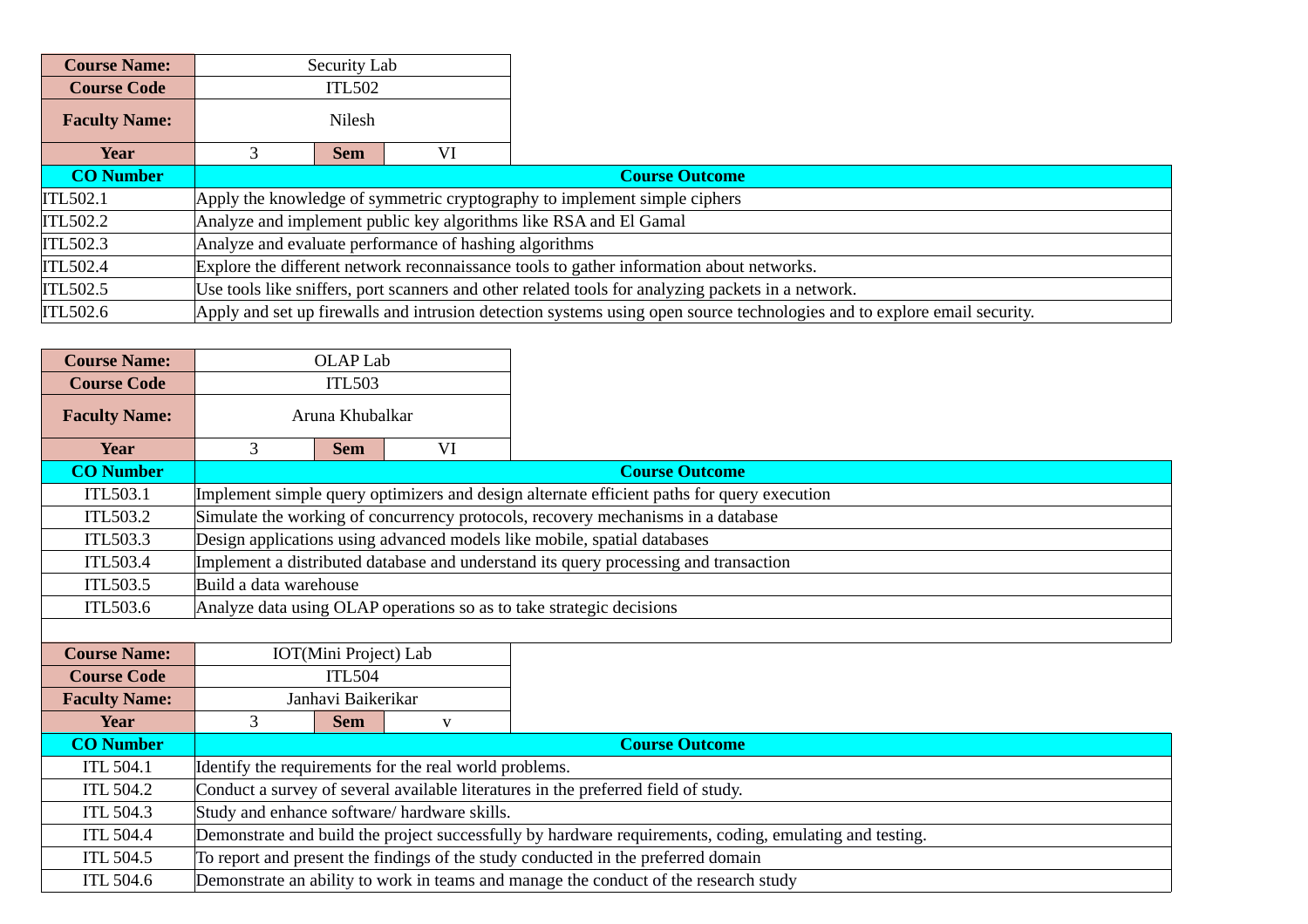| <b>Course Name:</b>  |                                                                                                                                                                                                                                                   | <b>Business Communication</b><br>and Ethics |                                           |                                                                                                                                                                                                                               |  |  |
|----------------------|---------------------------------------------------------------------------------------------------------------------------------------------------------------------------------------------------------------------------------------------------|---------------------------------------------|-------------------------------------------|-------------------------------------------------------------------------------------------------------------------------------------------------------------------------------------------------------------------------------|--|--|
| <b>Course Code</b>   |                                                                                                                                                                                                                                                   | <b>ITL505</b>                               |                                           |                                                                                                                                                                                                                               |  |  |
| <b>Faculty Name:</b> | Jeffi                                                                                                                                                                                                                                             |                                             |                                           |                                                                                                                                                                                                                               |  |  |
| <b>Year</b>          | 3                                                                                                                                                                                                                                                 | <b>Sem</b>                                  | VI                                        |                                                                                                                                                                                                                               |  |  |
| <b>CO Number</b>     |                                                                                                                                                                                                                                                   |                                             |                                           | <b>Course Outcome</b>                                                                                                                                                                                                         |  |  |
| <b>ITL505.1</b>      | Students will be able to relate to techniques of formal and technical writing and to principles of corporate ethics which includes knowledge<br>of Intellectual Property Rights and ethical codes of conduct in business and corporate activities |                                             |                                           |                                                                                                                                                                                                                               |  |  |
| <b>ITL505.2</b>      | Students will be able to explain the objectives, format and style of technical report, and technical proposal and the importance of<br>interpersonal skills and paraphrase a technical paper                                                      |                                             |                                           |                                                                                                                                                                                                                               |  |  |
| <b>ITL505.3</b>      |                                                                                                                                                                                                                                                   |                                             |                                           | Students will be able to describe strategies for effective meetings and group discussions and techniques for effective preparation for<br>different types of interview which includes resume writing and statement of purpose |  |  |
| <b>ITL505.4</b>      | Students will be able to apply conceptual awareness of interpersonal skills, strategies for effective meetings which includes documentation,<br>and group discussions to complete a mock project                                                  |                                             |                                           |                                                                                                                                                                                                                               |  |  |
| <b>ITL505.5</b>      | Students will be able to make use of the given format while drafting a technical report and a technical proposal and the techniques of<br>effective preparation for interviews while appearing for a mock interview                               |                                             |                                           |                                                                                                                                                                                                                               |  |  |
| <b>ITL505.6</b>      |                                                                                                                                                                                                                                                   |                                             |                                           | Students will be able to evaluate technical reports and technical proposals using the given rubric                                                                                                                            |  |  |
|                      |                                                                                                                                                                                                                                                   |                                             |                                           |                                                                                                                                                                                                                               |  |  |
|                      |                                                                                                                                                                                                                                                   |                                             |                                           |                                                                                                                                                                                                                               |  |  |
| <b>Course Name:</b>  | Software Project<br>Management                                                                                                                                                                                                                    |                                             |                                           |                                                                                                                                                                                                                               |  |  |
| <b>Course Code</b>   |                                                                                                                                                                                                                                                   | BEITC701 & BEITL701                         |                                           |                                                                                                                                                                                                                               |  |  |
| <b>Faculty Name:</b> |                                                                                                                                                                                                                                                   | Mahalaxmi S                                 |                                           |                                                                                                                                                                                                                               |  |  |
| <b>Year</b>          | 4                                                                                                                                                                                                                                                 | <b>Sem</b>                                  | <b>VII</b>                                |                                                                                                                                                                                                                               |  |  |
| <b>CO Number</b>     |                                                                                                                                                                                                                                                   |                                             |                                           | <b>Course Outcome</b>                                                                                                                                                                                                         |  |  |
| <b>BEITC701.1</b>    |                                                                                                                                                                                                                                                   |                                             | PMBOK process groups and knowledge areas. | Demonstrate an understanding of SDLC, PLC and relationships between the phases of the Project life cycle and SDLC, ITPM and the                                                                                               |  |  |
| <b>BEITC701.2</b>    |                                                                                                                                                                                                                                                   |                                             |                                           | Examine and break information into parts to draw inferences and find evidence to support generalizations using modern tools.                                                                                                  |  |  |
| <b>BEITC701.3</b>    |                                                                                                                                                                                                                                                   |                                             |                                           | Apply the knowledge of the PMBOK areas to formulate the steps of preparing the deliverables of ITPM phases using modern tools.                                                                                                |  |  |
| <b>BEITC701.4</b>    |                                                                                                                                                                                                                                                   |                                             |                                           | Recommend and defend opinions by making judgments about information, validity of ideas, or quality of work based on a set of criteria.                                                                                        |  |  |
| <b>BEITC701.5</b>    |                                                                                                                                                                                                                                                   |                                             |                                           | Formulate the deliverables of ITPM phases using modern tools.                                                                                                                                                                 |  |  |
| <b>BEITC701.6</b>    |                                                                                                                                                                                                                                                   |                                             |                                           | Practice ethics, team work and team spirit through the project work                                                                                                                                                           |  |  |
|                      |                                                                                                                                                                                                                                                   |                                             |                                           |                                                                                                                                                                                                                               |  |  |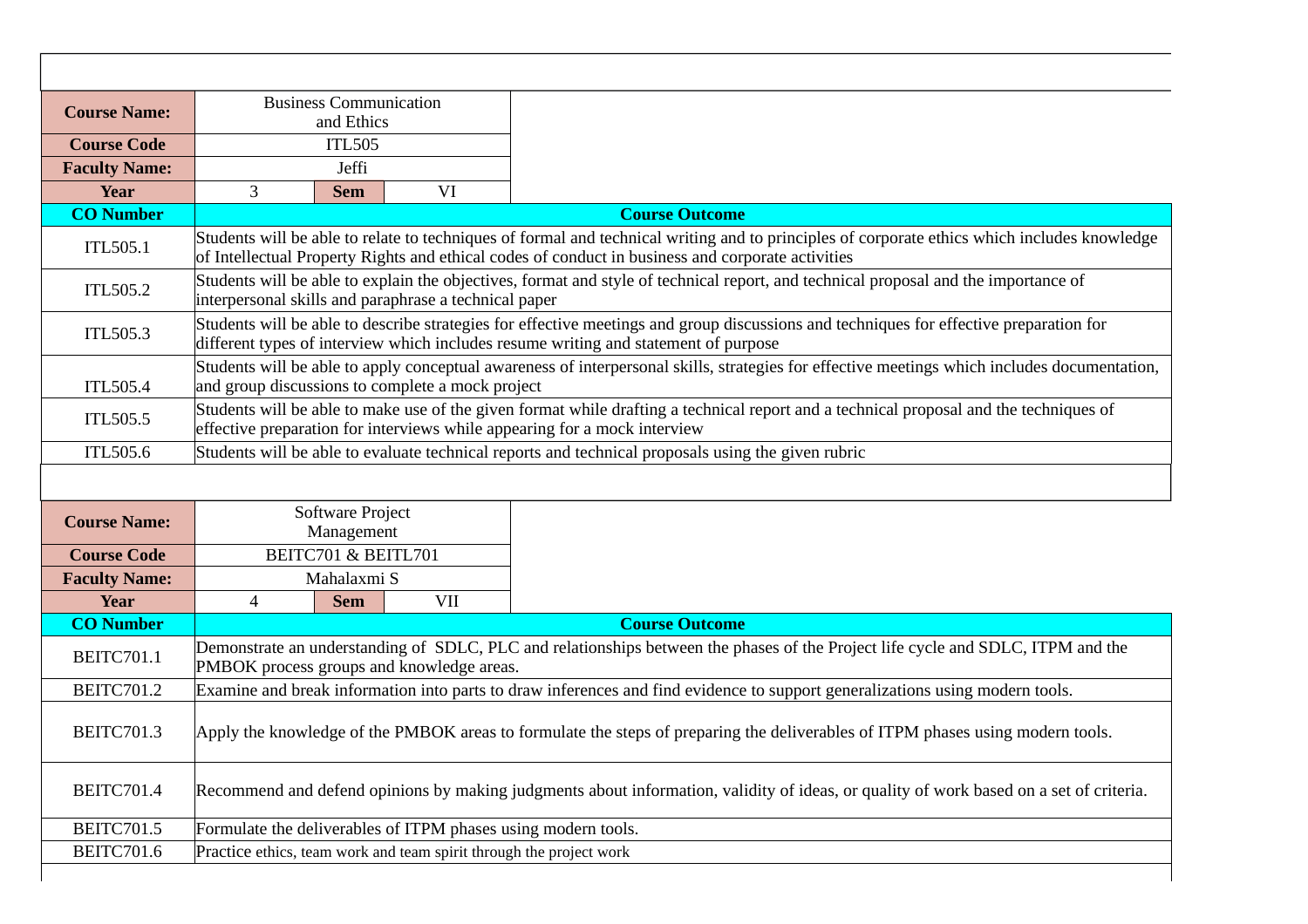| <b>Course Name:</b>  |                                                                             | Cloud Computing                                                                   |     |  |  |  |
|----------------------|-----------------------------------------------------------------------------|-----------------------------------------------------------------------------------|-----|--|--|--|
| <b>Course Code</b>   |                                                                             | BEITC702 & BEITL702                                                               |     |  |  |  |
| <b>Faculty Name:</b> |                                                                             | Sunantha Krishnan                                                                 |     |  |  |  |
| Year                 | 4                                                                           | <b>Sem</b>                                                                        | VII |  |  |  |
| <b>CO Number</b>     | <b>Course Outcome</b>                                                       |                                                                                   |     |  |  |  |
| <b>BEITC702.1</b>    | Students will be able to differentiate different computing Techniques       |                                                                                   |     |  |  |  |
| <b>BEITC702.2</b>    | Students will be able to compare various cloud computing provides/softwares |                                                                                   |     |  |  |  |
| <b>BEITC702.3</b>    |                                                                             | Students will be able to handle open source cloud implementation & administration |     |  |  |  |
| <b>BEITC702.4</b>    | Studnet will be able to undertsnad risk involved in cloud computing         |                                                                                   |     |  |  |  |

 $\overline{\phantom{a}}$ 

| <b>Course Name:</b>  |                                                           | <b>Intelligent System</b>                                                                |                                                   |                                                                                                                               |  |  |
|----------------------|-----------------------------------------------------------|------------------------------------------------------------------------------------------|---------------------------------------------------|-------------------------------------------------------------------------------------------------------------------------------|--|--|
| <b>Course Code</b>   |                                                           | BEITC703 & BEIT1703                                                                      |                                                   |                                                                                                                               |  |  |
| <b>Faculty Name:</b> | Uday Nayak                                                |                                                                                          |                                                   |                                                                                                                               |  |  |
| Year                 | 4                                                         | <b>Sem</b>                                                                               | <b>VII</b>                                        |                                                                                                                               |  |  |
| <b>CO Number</b>     |                                                           |                                                                                          |                                                   | <b>Course Outcome</b>                                                                                                         |  |  |
| <b>BEITC703.1</b>    | Students will able to describe the building blocks of AI. |                                                                                          |                                                   |                                                                                                                               |  |  |
| <b>BEITC703.2</b>    |                                                           | Student will be able to recognize an appropriate problem PO1, PO2, PO3, solving statergy |                                                   |                                                                                                                               |  |  |
| <b>BEITC703.3</b>    |                                                           |                                                                                          |                                                   | Student will be able to analyze and formulate problem solving technique and Algorithm.                                        |  |  |
| <b>BEITC703.4</b>    |                                                           |                                                                                          |                                                   | Student will be able to build simple IS by using either Java or Prolog                                                        |  |  |
| <b>BEITC703.5</b>    |                                                           | Student will be able to design / build a knowledge representation scheme.                |                                                   |                                                                                                                               |  |  |
| <b>BEITC703.5</b>    |                                                           |                                                                                          |                                                   | Student will be able to use Prolog and Java to develop any logic machine / system in any domain of AI                         |  |  |
|                      |                                                           |                                                                                          |                                                   |                                                                                                                               |  |  |
| <b>Course Name:</b>  |                                                           | Wireless Technology                                                                      |                                                   |                                                                                                                               |  |  |
| <b>Course Code</b>   | BEITC704 & BEITL704                                       |                                                                                          |                                                   |                                                                                                                               |  |  |
| <b>Faculty Name:</b> | Tayyabali                                                 |                                                                                          |                                                   |                                                                                                                               |  |  |
| Year                 | $\mathbf{1}$                                              | <b>Sem</b>                                                                               | <b>VII</b>                                        |                                                                                                                               |  |  |
| <b>CO Number</b>     | <b>Course Outcome</b>                                     |                                                                                          |                                                   |                                                                                                                               |  |  |
| <b>BEITC704.1</b>    |                                                           |                                                                                          |                                                   |                                                                                                                               |  |  |
|                      |                                                           |                                                                                          |                                                   | Student will be able to understand characteristics of communication channel, radio access techniques and multi user detection |  |  |
| <b>BEITC704.2</b>    |                                                           |                                                                                          |                                                   | Student will be able to understand and compare various technologies used to implement wireless network                        |  |  |
| BEITC704.3           |                                                           |                                                                                          |                                                   | Student will understand and implement solutions to the security issues in wireless network                                    |  |  |
| <b>BEITC704.4</b>    |                                                           |                                                                                          |                                                   | Students will be able to understand the new trends in the mobile / wireless networking                                        |  |  |
| <b>BEITC704.5</b>    |                                                           |                                                                                          |                                                   | Student will be able to simulate the wireless network algorithms                                                              |  |  |
| BEITC704.6           |                                                           |                                                                                          | Student will be able to design a wireless network |                                                                                                                               |  |  |